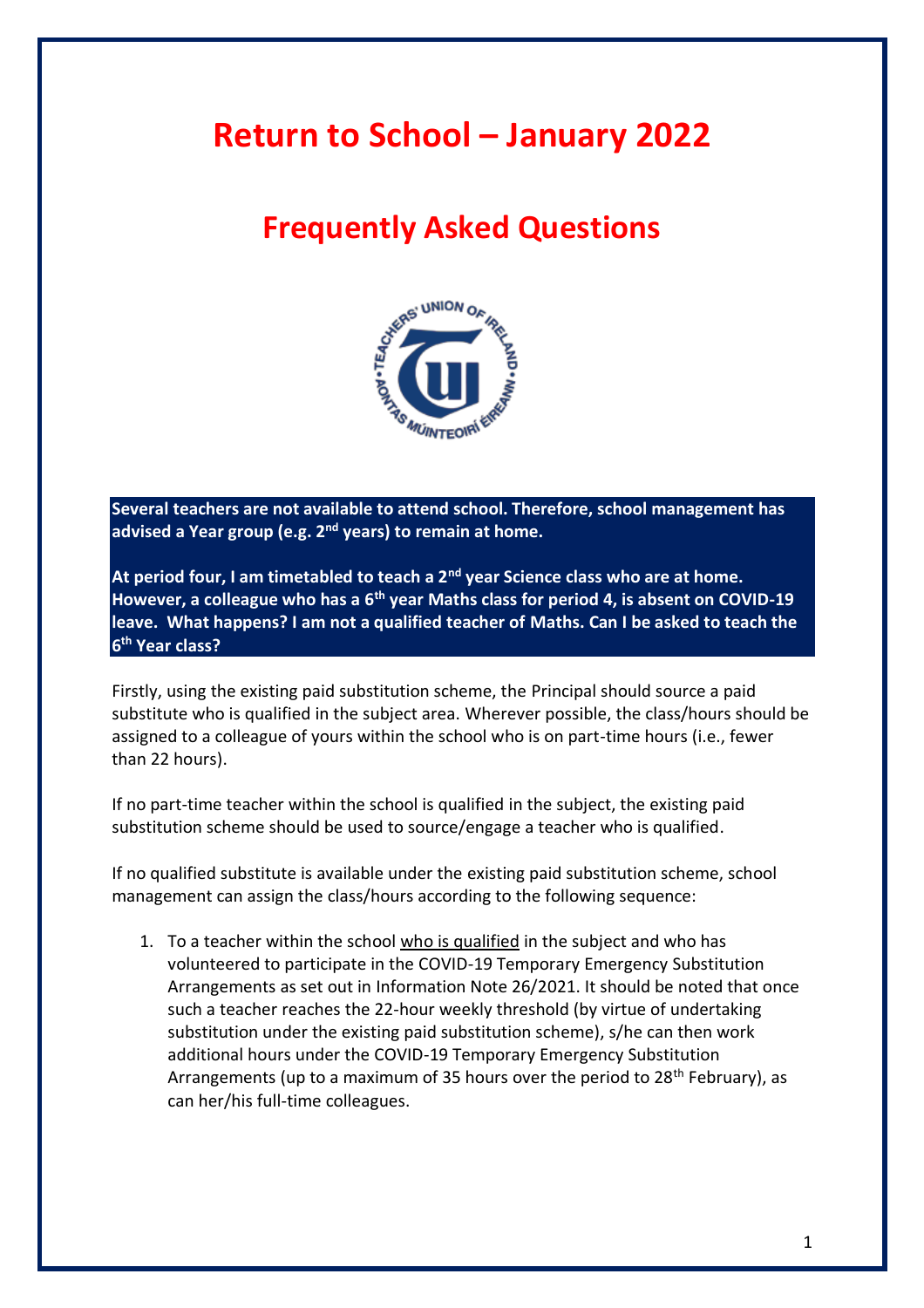- 2. To a teacher within the school who is not qualified in the subject and who has volunteered to participate in the COVID-19 Temporary Emergency Substitution Arrangements as set out in Information Note 26/2021.
- 3. Use of the dividend created by curtailing attendance and use of the S&S Scheme.
- 4. If no substitute is readily available under either the existing paid substitution scheme or the Temporary Emergency Substitution Arrangements, then the Principal (notwithstanding the fact that you are not qualified in the subject) may ask you to teach the 6th Year class as exam classes have been prioritised. In such circumstances any obligation to your 2nd-year class in regard to that class period is set aside.

You cannot be assigned or assume concurrent responsibility for the two class groups. Alternatively the Principal, under the S&S scheme, and in accordance with the S&S roster that is in place, may ask you to substitute, to the best of your ability (notwithstanding the fact that you may not be qualified in the subject) for your absent colleague and teach the  $6<sup>th</sup>$  Year class. Obviously, if you are assigned the  $6<sup>th</sup>$ year class group under the S&S scheme, it will, by definition, be for a class period for which you are not otherwise timetabled.

Some flexibility on providing cover will be allowed - i.e., the priority of school management must be to seek a suitable qualified teacher to provide cover for the class/es in question. Qualifications to teach the class/es will take precedence over other considerations.

**Several teachers are not available to attend school. Therefore, school management has advised a Year group (e.g. 2nd years) to remain at home.** 

**At period four, I am timetabled to teach a 2nd year Science class who are at home and I have not been asked to teach any of the classes who are physically at school. What am I required to do?**

You are required to engage with your  $2<sup>nd</sup>$  year class group remotely in the same manner as pertained under previous emergency remote delivery.

**2 nd Year students are not attending school, owing to a decision of management to prioritise the attendance of exam classes. I am a teacher of French. A colleague French teacher is absent due to COVID-19 leave and the Principal has asked me to take the absent teacher's 6th Year (Leaving Certificate) class from 11.00 to 11.40?** 

**I am not timetabled for the 11.00 to 11.40 class period. Can I be asked to take the 6th year class and, if so, am I required to take it?**

Yes, even though you are not timetabled for the class period, you can be asked to take the class:

Under the existing paid substitution scheme if you are part-time (i.e. on fewer than 22 hours)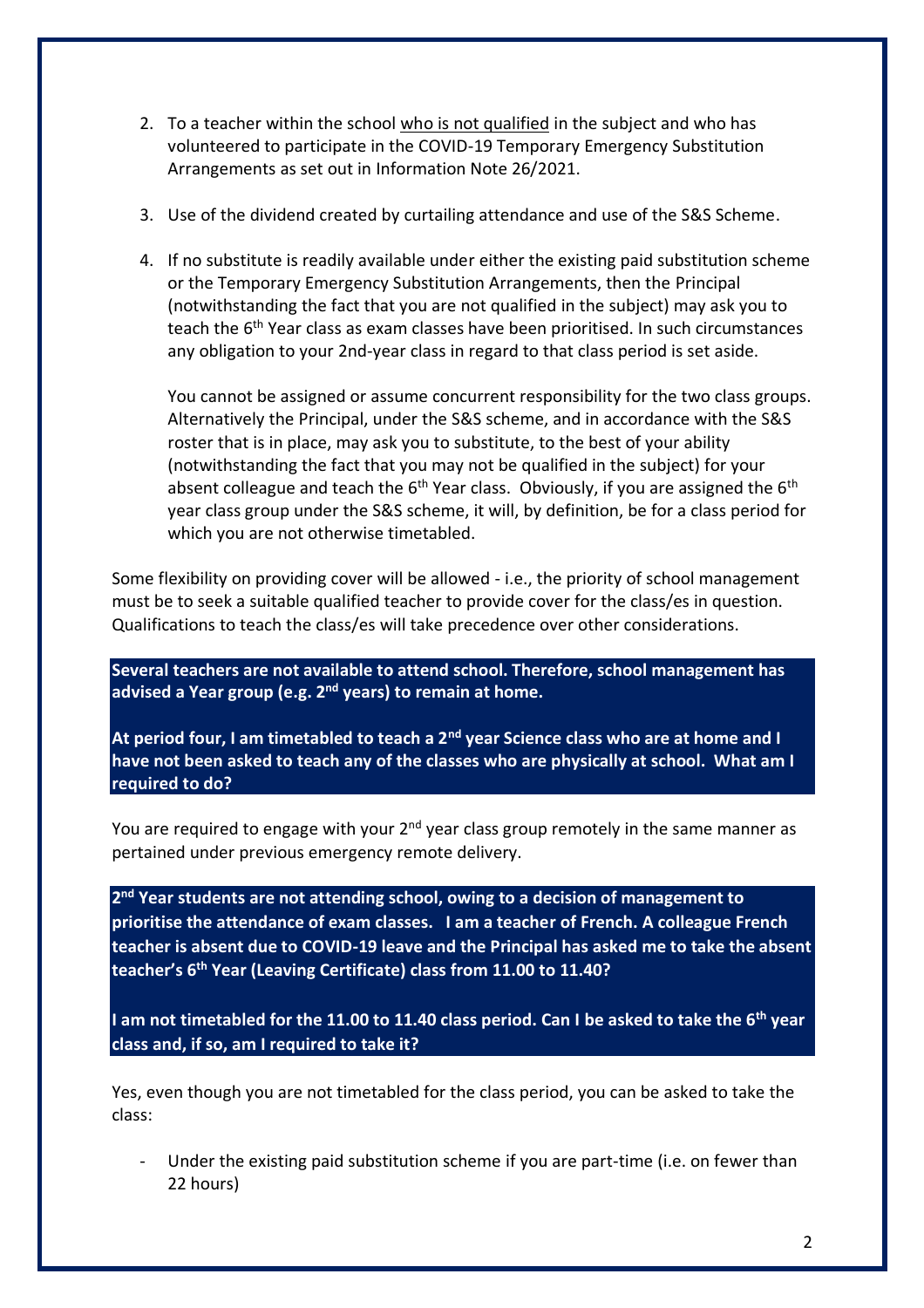- Under the COVID-19 Temporary Emergency Substitution Arrangements (if you have volunteered to participate in these arrangements)
- Under the S&S scheme if the class period is one of the class period on your roster

However, if you have not volunteered for the Temporary Emergency Substitution Arrangements and are not on the S&S roster for that class period, there is no obligation under any of the agreed steps and you cannot be required to take the class.

**I am timetabled for 2nd Year English from 11.40 to 12.20. The Principal has asked me to teach my colleague's 6th Year Leaving Certificate English class at that time and concurrently to conduct class online for my own 2nd Year class. Is that in order and in line with the agreed national arrangements?**

No. You can only be asked to attend to one class or the other, not both. If the school has prioritised exam year classes, logic would suggest that the  $6<sup>th</sup>$  year class should have your attention. However, that is a decision to be made by the Principal. If s/he wants you to take the 2<sup>nd</sup> year class, remotely, in accordance with the previously agreed arrangements for emergency remote teaching, that is the only class you take.

**The Principal has asked me to "supervise" or "stand in with" the 6th Year Leaving Certificate English class, and to conduct (i.e. teach) my own 2nd year English class online, from the 6th year classroom. The Principal said that I need do no more than set some independent work/reading for the 6th years and take a record of their attendance. Is that in order and in line with the agreed national arrangements?**

No. You can only be asked to attend to one class or the other, not both. Schools have been provided with additional staffing and funding for additional supervision and substitution requirements arising from COVID-19. Colleagues who can be paid for the work should be asked to undertake it. If you undertake it, those colleagues will be denied that additional payment.

**The Principal has asked me to "supervise" a 6th Year Leaving Certificate class, and to conduct (i.e. teach) my own class online, from the 6th year classroom. S/he said that the 6 th years will "work away on their own" and that all I need to do is take a record of their attendance. S/he said that there is no breach of the class-size directive in this arrangement as I will merely be supervising (not teaching) the 6th years and that the directive applies only to the class I am teaching - the 2nd years.**

**Is that in order and in line with the agreed national arrangements?**

No. You can only be asked to attend to one class or the other, not both. If you are teaching your 2<sup>nd</sup> years and concurrently "supervising" the 6<sup>th</sup> Years you are taking simultaneous responsibility for both groups and the TUI directive applies to protect you against this.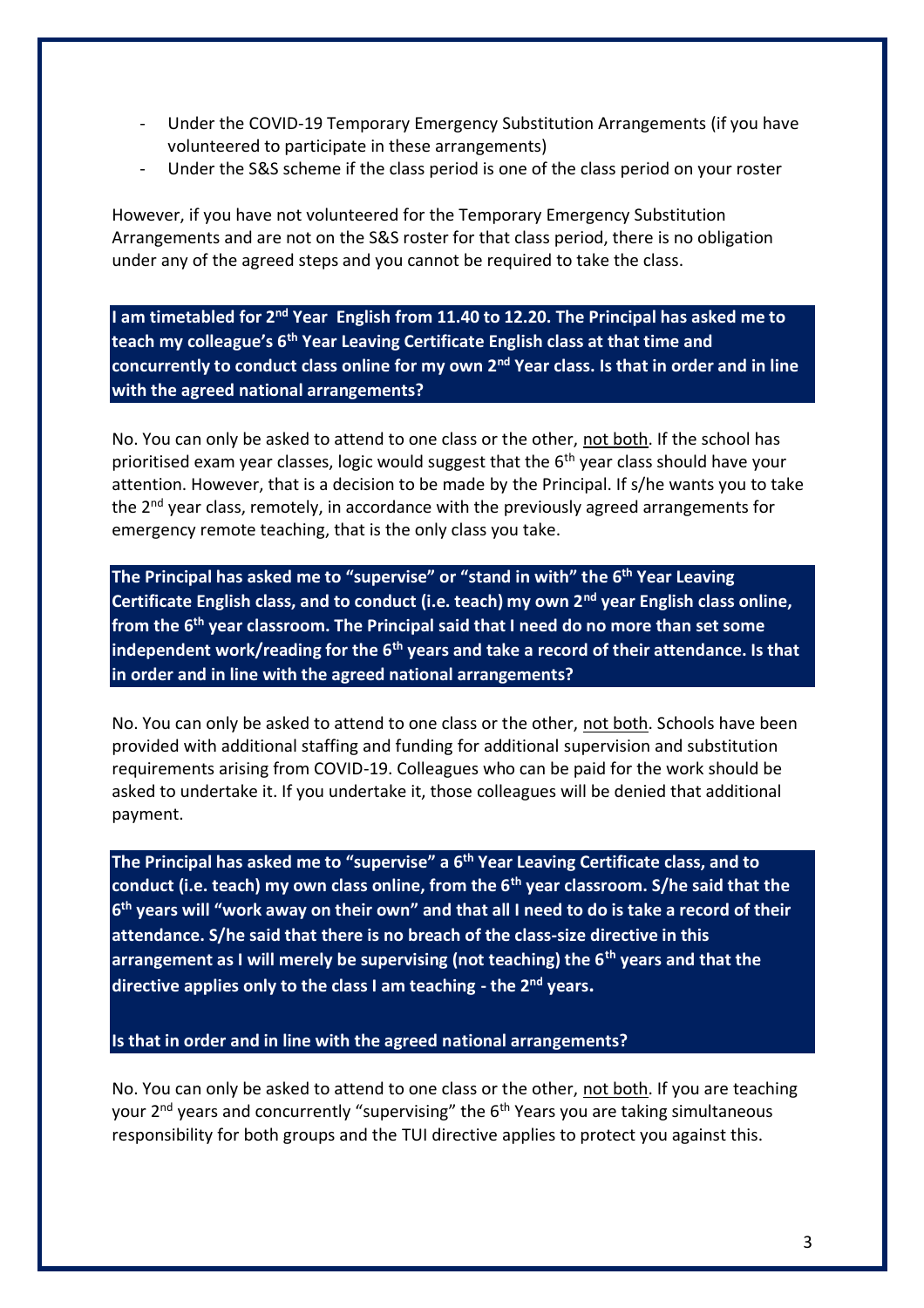## **My Principal has just told me that, following advice from the Inspectorate, students are being sent home from school. Why is the Inspectorate giving advice to schools?**

The Department of Education issued Information Note SD 0002/2022 on 5th January. The note contained the following advice: "Schools should continue to make every effort to obtain a substitute for all teacher absences. Where a school has done so and continues to experience difficulties in sourcing sufficient substitute cover, schools are advised to contact the Department of Education in these circumstances by email covid19\_alert@education.gov.ie or telephone 057 9324461 and an Inspector will provide

further support." Therefore, schools have been advised to contact the Inspectorate.

Where a school does so, the Lead Worker Representative should ask the Principal what advice, support or instruction has been provided by the Inspectorate and should report this to the staff.

The TUI Workplace Committee should let the TUI Branch Officers know what advice, support or instruction was given.

**I am a teacher of Irish and my first year class group has been told to stay home due to staff shortages. I have not been asked to supervise any class when I am timetabled for First Years. Am I effectively free at this time?**

No, you are not free. You must follow your timetable and engage with your first years in line with the previously agreed arrangements for emergency remote teaching (unless you have been asked to teach a prioritised exam class who are physically in attendance at school).

The TUI is advising all members to use the agreed platforms and methods available to them - Teams, Google Meets etc. - and to follow the normal school timetable, where possible.

## **I am an asymptomatic close contact and have been asked to live stream my classes from home. Is this correct?**

If you are an asymptomatic close contact, you must maintain regular engagement with your classes and follow your normal timetable. You are not required to live stream all of your classes.

You must follow the previously agreed arrangements for emergency remote teaching and what has been previously agreed and practised in the school - nothing more. You should be available for students and provide direct teaching as far as possible.

**Although my school has prioritised attendance in school by Leaving Certificate students, a significant number of my Leaving Cert students are absent or have decided to stay at home. Am I to live stream my classes to students at home?**

No.